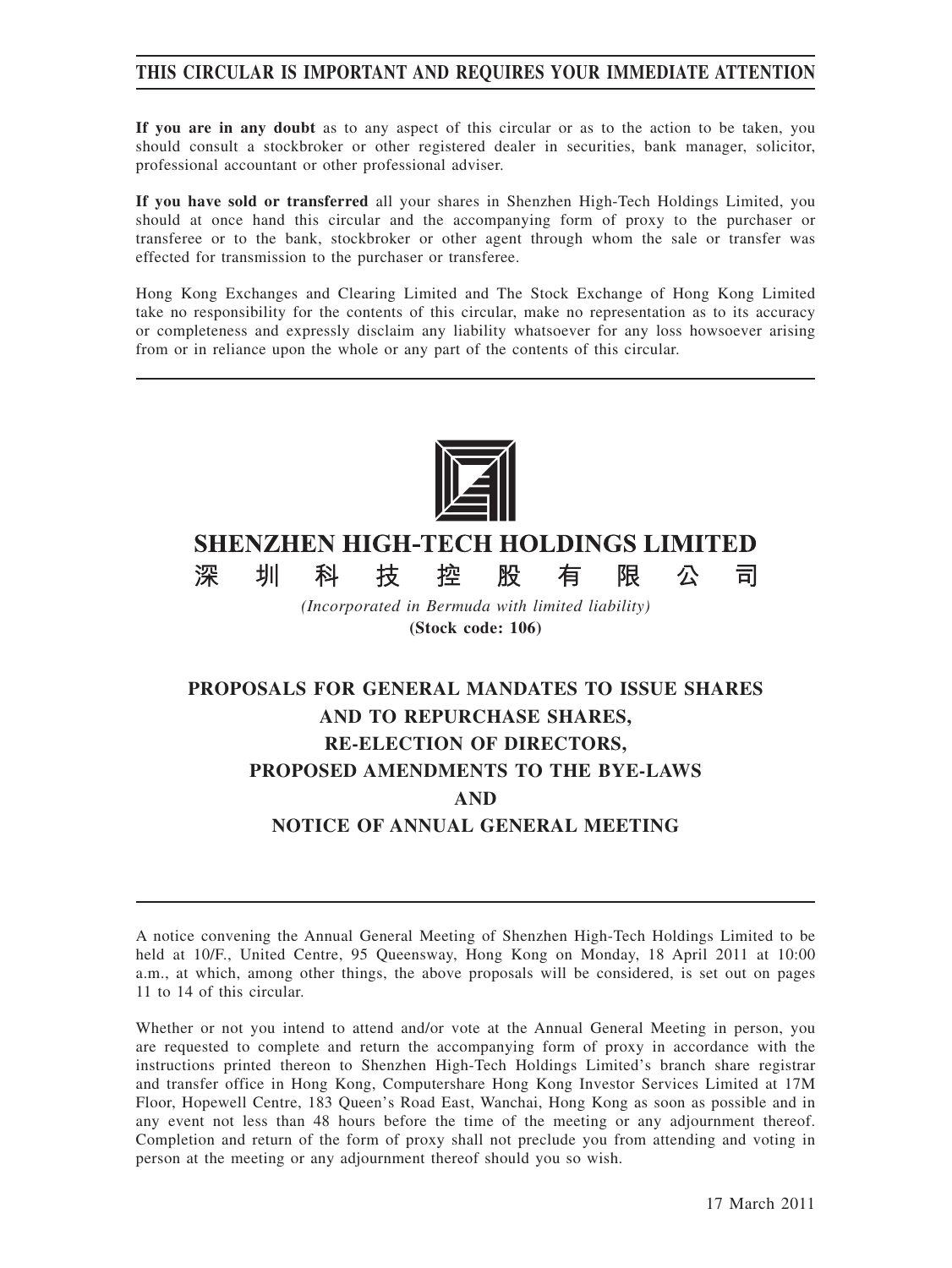# **CONTENTS**

## *Page*

|                                                                                                   | $\mathbf{ii}$  |
|---------------------------------------------------------------------------------------------------|----------------|
|                                                                                                   | $\mathbf{1}$   |
| Letter from the Board                                                                             |                |
|                                                                                                   | 3              |
|                                                                                                   | $\overline{4}$ |
|                                                                                                   | $\overline{4}$ |
|                                                                                                   | $\overline{4}$ |
|                                                                                                   | $\overline{4}$ |
|                                                                                                   | 5              |
|                                                                                                   | 5              |
|                                                                                                   | 5              |
|                                                                                                   | 5              |
| - Explanatory Statement on Repurchase Mandate<br>Appendix I                                       | 6              |
| Appendix II - Details of the Directors proposed to be re-elected at the<br>Annual General Meeting | 9              |
|                                                                                                   | 11             |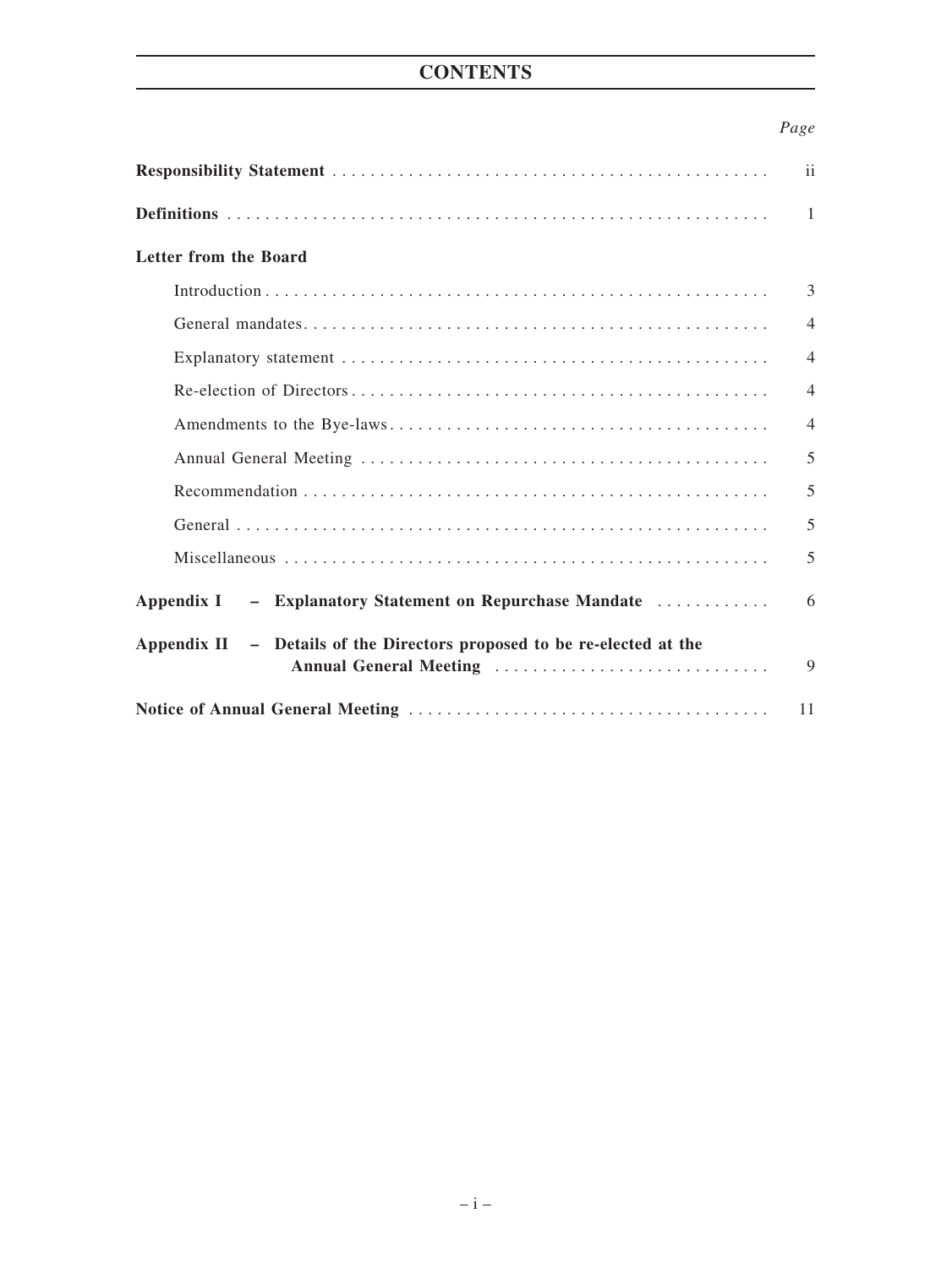## **RESPONSIBILITY STATEMENT**

This circular, for which the Directors (as defined herein) of the Company collectively and individually accept full responsibility, includes particulars given in compliance with the Listing Rules (as defined herein) for the purpose of giving information with regard to the Company. The Directors (as defined herein), having made all reasonable enquires, confirm that to the best of their knowledge and belief the information contained in this circular is accurate and complete in all material respects and not misleading or deceptive and there are no other matters the omission of which would make any statement herein or this circular misleading.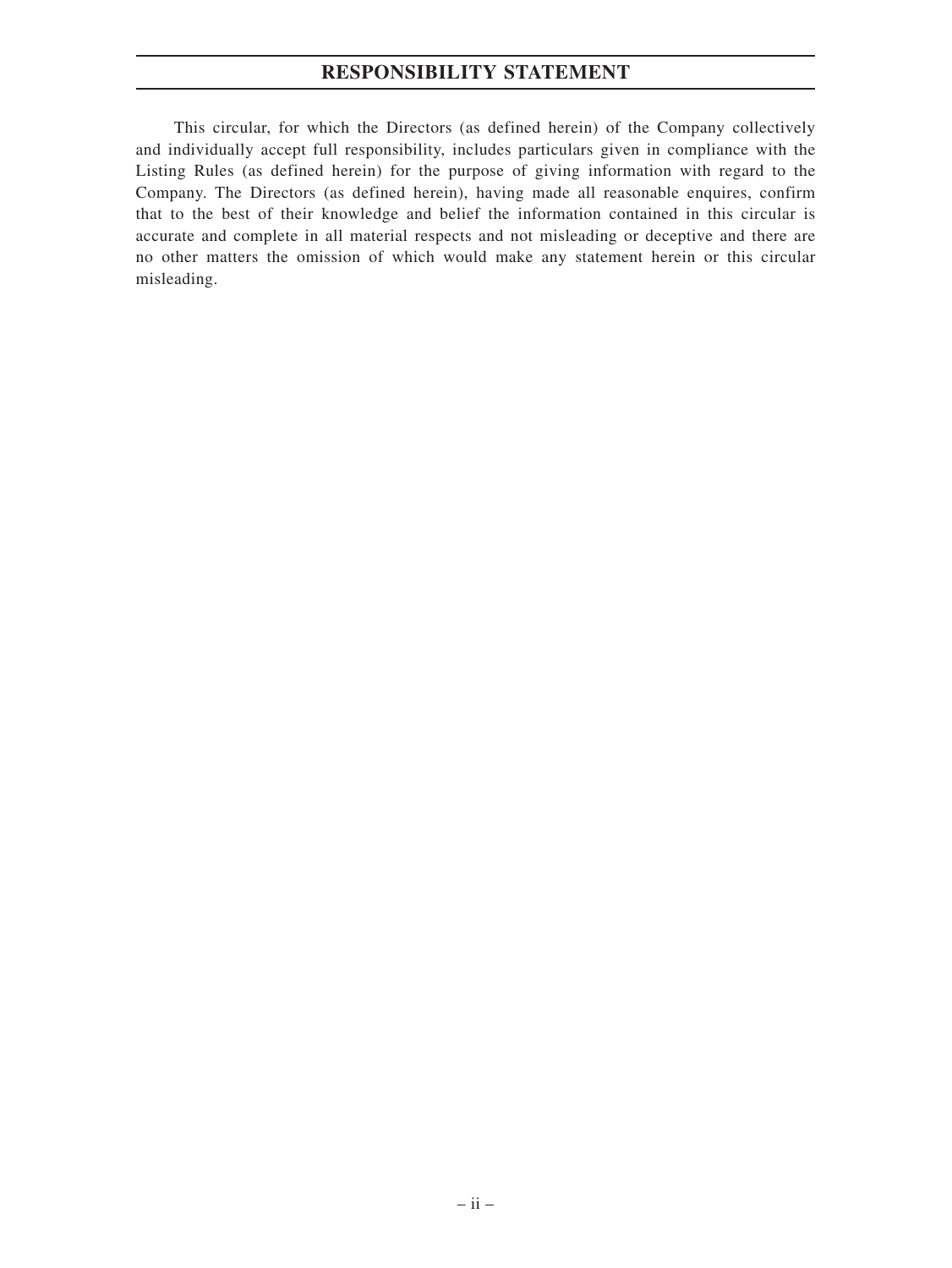*In this circular, unless the context otherwise requires, the following expressions have the following meanings:*

| "AGM"                     | the annual general meeting of the Company to be<br>convened and held at 10/F., United Centre, 95<br>Queensway, Hong Kong on Monday, 18 April 2011 at<br>$10:00$ a.m.                                                                                                                                                                                                                                                                                                                                                                         |
|---------------------------|----------------------------------------------------------------------------------------------------------------------------------------------------------------------------------------------------------------------------------------------------------------------------------------------------------------------------------------------------------------------------------------------------------------------------------------------------------------------------------------------------------------------------------------------|
| "associates"              | has the meaning as defined under the Listing Rules                                                                                                                                                                                                                                                                                                                                                                                                                                                                                           |
| "Board"                   | the board of Directors                                                                                                                                                                                                                                                                                                                                                                                                                                                                                                                       |
| "Bye-Laws"                | the bye-laws of the Company                                                                                                                                                                                                                                                                                                                                                                                                                                                                                                                  |
| "Company"                 | Shenzhen High-Tech Holdings Limited, a company<br>incorporated in Bermuda with limited liability, the<br>Shares of which are listed on the Stock Exchange                                                                                                                                                                                                                                                                                                                                                                                    |
| " $Directory$ "           | director(s) of the Company                                                                                                                                                                                                                                                                                                                                                                                                                                                                                                                   |
| "Group"                   | the Company and its subsidiaries                                                                                                                                                                                                                                                                                                                                                                                                                                                                                                             |
| "Hong Kong"               | the Hong Kong Special Administrative Region of the<br>People's Republic of China                                                                                                                                                                                                                                                                                                                                                                                                                                                             |
| "Issue Mandate"           | a general unconditional mandate proposed to be granted<br>to the Directors at the AGM to allot, issue and deal<br>with shares in the capital of the Company of up to 20<br>per cent. of the aggregate nominal amount of the issued<br>share capital of the Company as at the date of passing<br>of the relevant resolution granting such mandate and<br>adding thereto any Shares representing the aggregate<br>nominal amount of the Shares repurchased by the<br>Company pursuant to the authority granted under the<br>Repurchase Mandate |
| "Latest Practicable Date" | 14 March 2011, being the latest practicable date prior<br>to the printing of this circular for ascertaining certain<br>information contained herein                                                                                                                                                                                                                                                                                                                                                                                          |
| "Listing Rules"           | the Rules Governing the Listing of Securities on the<br><b>Stock Exchange</b>                                                                                                                                                                                                                                                                                                                                                                                                                                                                |
| "Repurchase Mandate"      | a general unconditional mandate proposed to be granted<br>to the Directors at the AGM to repurchase such number<br>of issued and fully paid Shares of up to 10 per cent. of<br>the aggregate nominal amount of the issued share<br>capital of the Company as at the date of passing of the<br>relevant resolution granting such mandate                                                                                                                                                                                                      |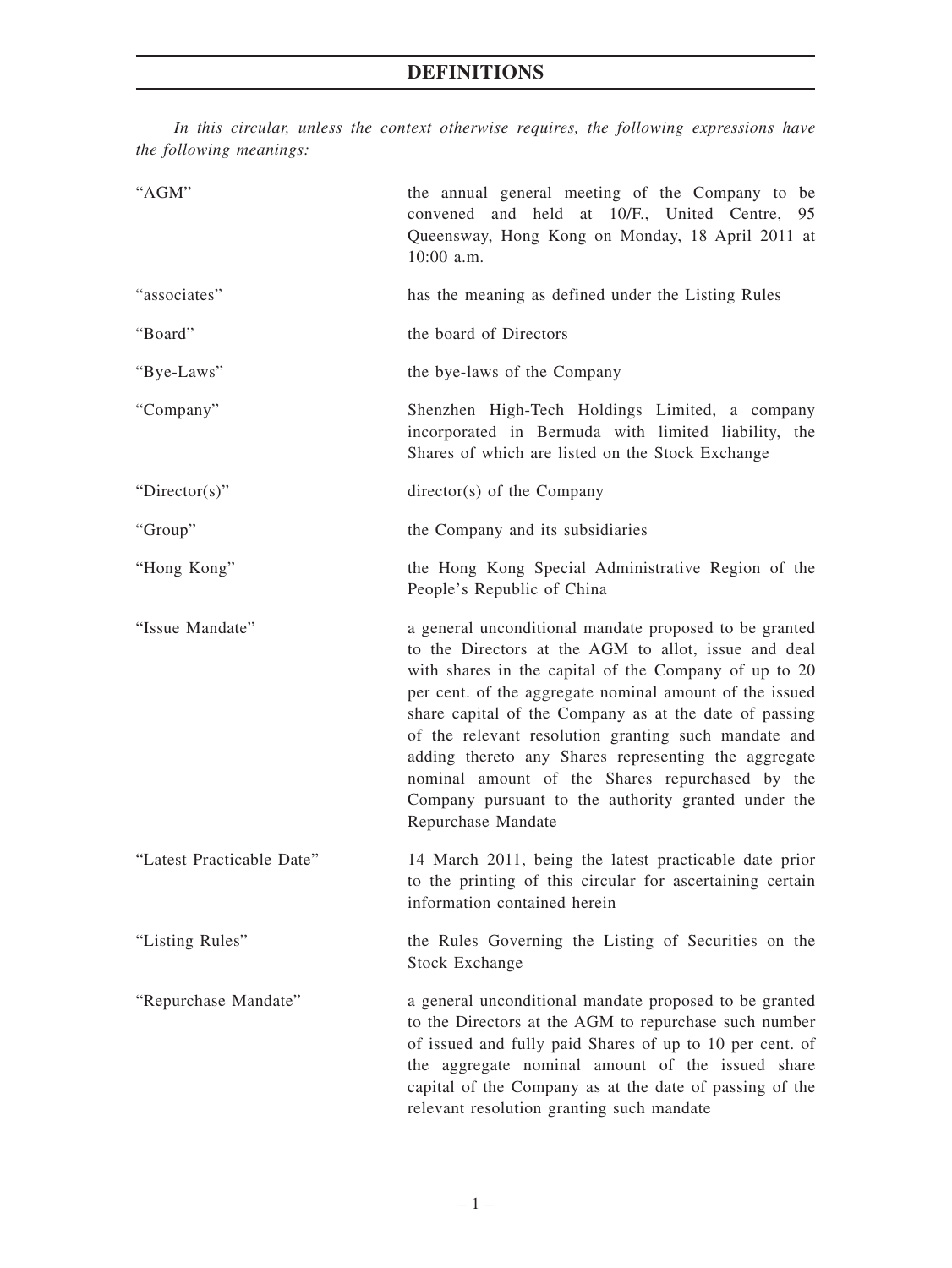# **DEFINITIONS**

| "SFO"              | Securities and Futures Ordinance (Chapter 571, Laws<br>of Hong Kong)    |
|--------------------|-------------------------------------------------------------------------|
| "Share(s)"         | ordinary shares of HK\$0.20 each in the share capital of<br>the Company |
| "Shareholder(s)"   | holder(s) of the Shares                                                 |
| "Stock Exchange"   | The Stock Exchange of Hong Kong Limited                                 |
| "Takeovers Code"   | the Hong Kong Code on Takeovers and Mergers and<br>Share Repurchases    |
| "HK\$" and "cents" | Hong Kong dollars and cents, the lawful currency of<br>Hong Kong        |
| $\lq\lq q_0$       | per cent.                                                               |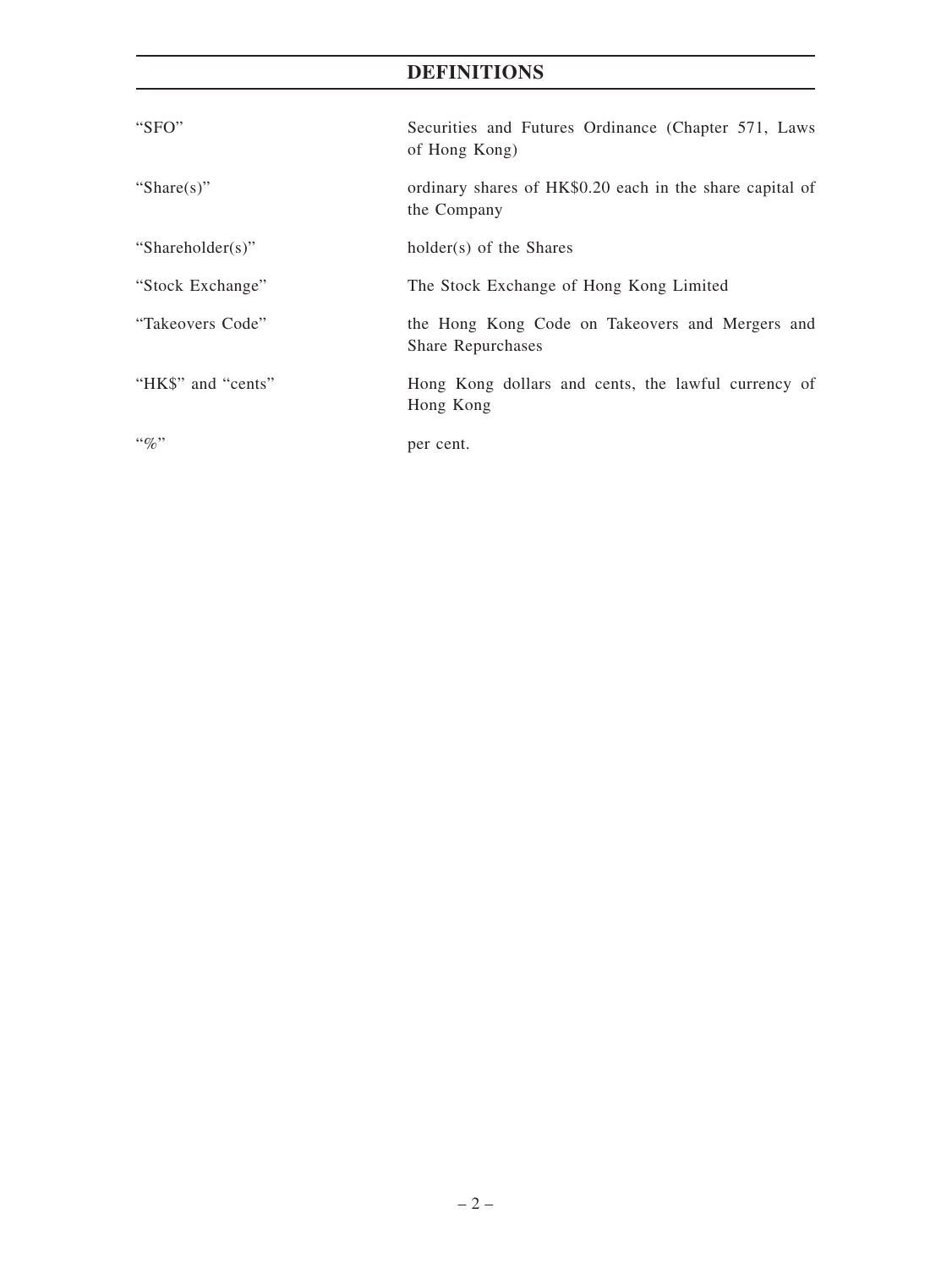## **LETTER FROM THE BOARD**



# **SHENZHEN HIGH-TECH HOLDINGS LIMITED**

深

控

技

股

有

*(Incorporated in Bermuda with limited liability)* **(Stock code: 106)**

*Executive Directors:* WONG Chung Tak *(Chairman)* TSE Kam Fai

圳

科

*Non-Executive Directors:* LIU Sing Piu, Chris WONG Ngo, Derick

*Independent Non-Executive Directors:* CHUNG Koon Yan LEE Kuo Ching, Stewart CHONG Kally

*Registered Office:* Clarendon House 2 Church Street Hamilton, HM11 Bermuda

限

*Head Office and Principal Place of Business in Hong Kong:* 2406, 24th Floor World-Wide House 19 Des Voeux Road Central Hong Kong

公

司

17 March 2011

*To the Shareholders*

Dear Sir or Madam,

# **PROPOSALS FOR GENERAL MANDATES TO ISSUE SHARES AND TO REPURCHASE SHARES, RE-ELECTION OF DIRECTORS, PROPOSED AMENDMENTS TO THE BYE-LAWS AND NOTICE OF ANNUAL GENERAL MEETING**

### **INTRODUCTION**

The purpose of this circular is to provide you with information in respect of the resolutions to be proposed at the AGM including, among other matters, (i) the ordinary resolutions granting to the Directors the Issue Mandate, the Repurchase Mandate; (ii) the ordinary resolution for re-electing Directors and (iii) the special resolution for amendments to the Bye-Laws.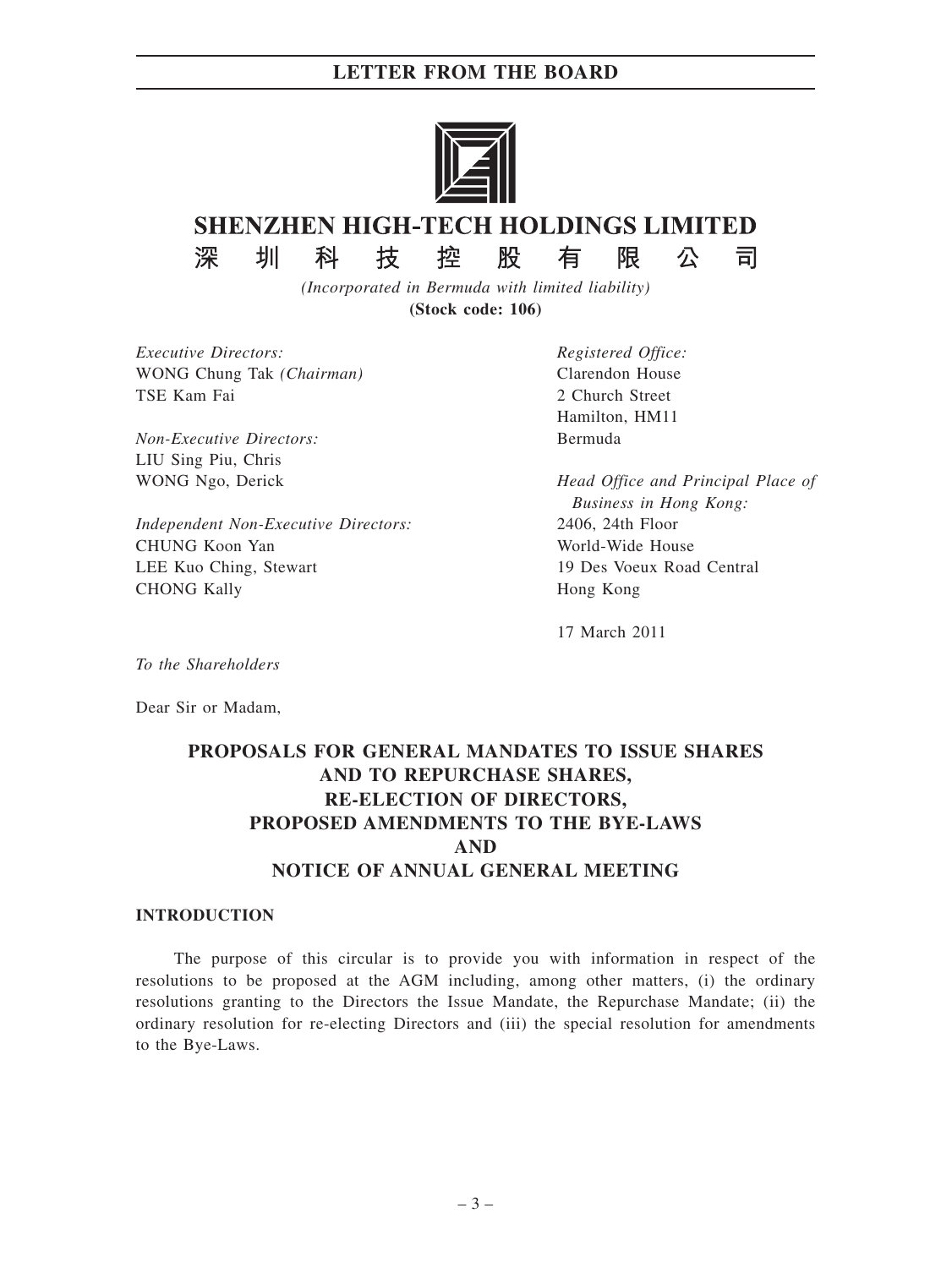## **LETTER FROM THE BOARD**

#### **GENERAL MANDATES**

At the AGM, an ordinary resolution will be proposed that the Directors be given the Issue Mandate, i.e. a general and unconditional mandate to allot, issue and deal with new Shares up to 20% of the aggregate nominal share capital of the Company in issue as at the date of passing the relevant resolution.

Another ordinary resolution will also be proposed to give the Directors the Repurchase Mandate, i.e. a general and unconditional mandate to exercise all powers of the Company to repurchase Shares on the Stock Exchange up to a maximum of 10% of the nominal share capital of the Company in issue as at the date of passing the relevant resolution.

The Issue Mandate and the Repurchase Mandate would expire at the earliest of: (a) the conclusion of the next annual general meeting of the Company; or (b) at the end of the period within which the Company is required by Bermuda law or its bye-laws to hold its next annual general meeting; or (c) which revoked or varied by ordinary resolutions of the Shareholders in a general meeting prior to the next annual general meeting of the Company.

#### **EXPLANATORY STATEMENT**

An explanatory statement containing all relevant information relating to the proposed Repurchase Mandate is set out in the Appendix I to this circular. The explanatory statement is to provide you with information reasonably necessary to enable you to make an informed decision on whether to vote for or against the ordinary resolution to grant to the Directors the Repurchase Mandate at the AGM.

#### **RE-ELECTION OF DIRECTORS**

The Board currently consists of seven Directors, namely Mr. Wong Chung Tak, Mr. Tse Kam Fai, Mr. Liu Sing Piu, Chris, Mr. Wong Ngo, Derick, Mr. Chung Koon Yan, Mr. Lee Kuo Ching, Stewart, and Miss Chong Kally.

Pursuant to Bye-law 87 of the Bye-Laws, Mr. Tse Kam Fai, Mr. Wong Ngo, Derick and Miss Chong Kally shall retire from office as Directors by rotation at the AGM and being eligible, offer themselves for re-election.

Details of Mr. Tse Kam Fai, Mr. Wong Ngo, Derick and Miss Chong Kally are set out in Appendix II to this circular.

#### **AMENDMENTS TO THE BYE-LAWS**

The Board has reviewed the existing Bye-Laws and proposes to amend the Bye-Laws to the effect that the Board shall have the power to remove a Director of the Company by ordinary resolution and to appoint new auditor to fill any casual vacancy in the office of auditor of the Company without the need to obtain Shareholders' approval. The Board considers that the proposed amendments to the Bye-Laws will add flexibility to the management of the Company and are thus to the benefits of the Company and its Shareholders as a whole.

The existing Bye-law 86(4) of the Bye-Laws provides that the removal of a Director should be by special resolution. It is proposed to amend the Bye-laws where removal of Director could be by ordinary resolution.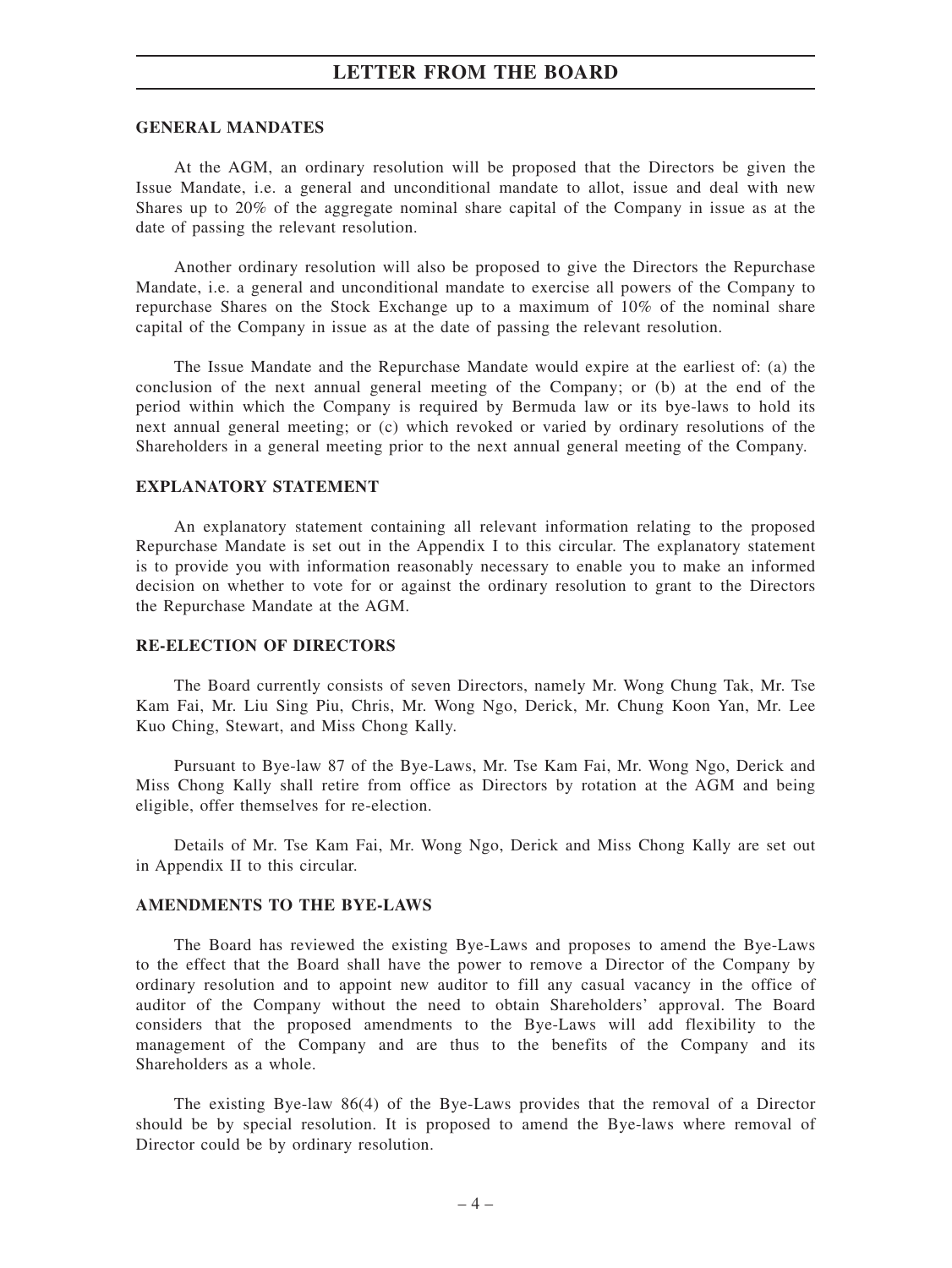## **LETTER FROM THE BOARD**

The existing Bye-law 157 of the Bye-Laws provides that the appointment of auditor to fill vacancy arising from the resignation or death of the existing auditor, or by the existing auditor becoming incapable by reason of illness or other disability should be approved by the members at a special general meeting to be convened.

A special resolution will be proposed at the AGM to amend the existing Bye-Laws.

A full text of the proposed amendments to the existing Bye-Laws is set out in resolution numbered 8 in the notice convening the AGM set out on pages 11 to 14 of this circular.

#### **ANNUAL GENERAL MEETING**

Set out on pages 11 to 14 of this circular is a notice convening the AGM to consider and, if appropriate, to approve the ordinary resolutions relating to the proposals for Issue Mandate, the Repurchase Mandate and the re-election of Directors.

A form of proxy for use at the AGM is enclosed herewith. Whether or not you intend to attend and/or vote at the AGM in person, you are requested to complete the form of proxy and return it to the Company's branch share registrar and transfer office in Hong Kong, Computershare Hong Kong Investor Services Limited at 17M Floor, Hopewell Centre, 183 Queen's Road East, Wanchai, Hong Kong as soon as possible and in any event not less than 48 hours before the time of the AGM or any adjournment thereof. Completion and return of the form of proxy shall not preclude you from attending and voting in person at the AGM or any adjournment thereof should you so wish.

Pursuant to Rule 13.39(4) of the Listing Rules, any vote of shareholders at a general meeting must be taken by poll. As such, all the resolutions set out in the notice of the AGM will be voted by poll.

#### **RECOMMENDATION**

The Directors consider that the proposed ordinary resolutions are in the best interests of the Company and the Shareholders as a whole. The Directors recommend the Shareholders to vote in favour of such resolutions at the AGM.

#### **GENERAL**

Your attention is also drawn to the appendices to this circular.

#### **MISCELLANEOUS**

The English text of this circular shall prevail over the Chinese text for the purpose of interpretation.

> By Order of the Board **Shenzhen High-Tech Holdings Limited Wong Chung Tak** *Chairman*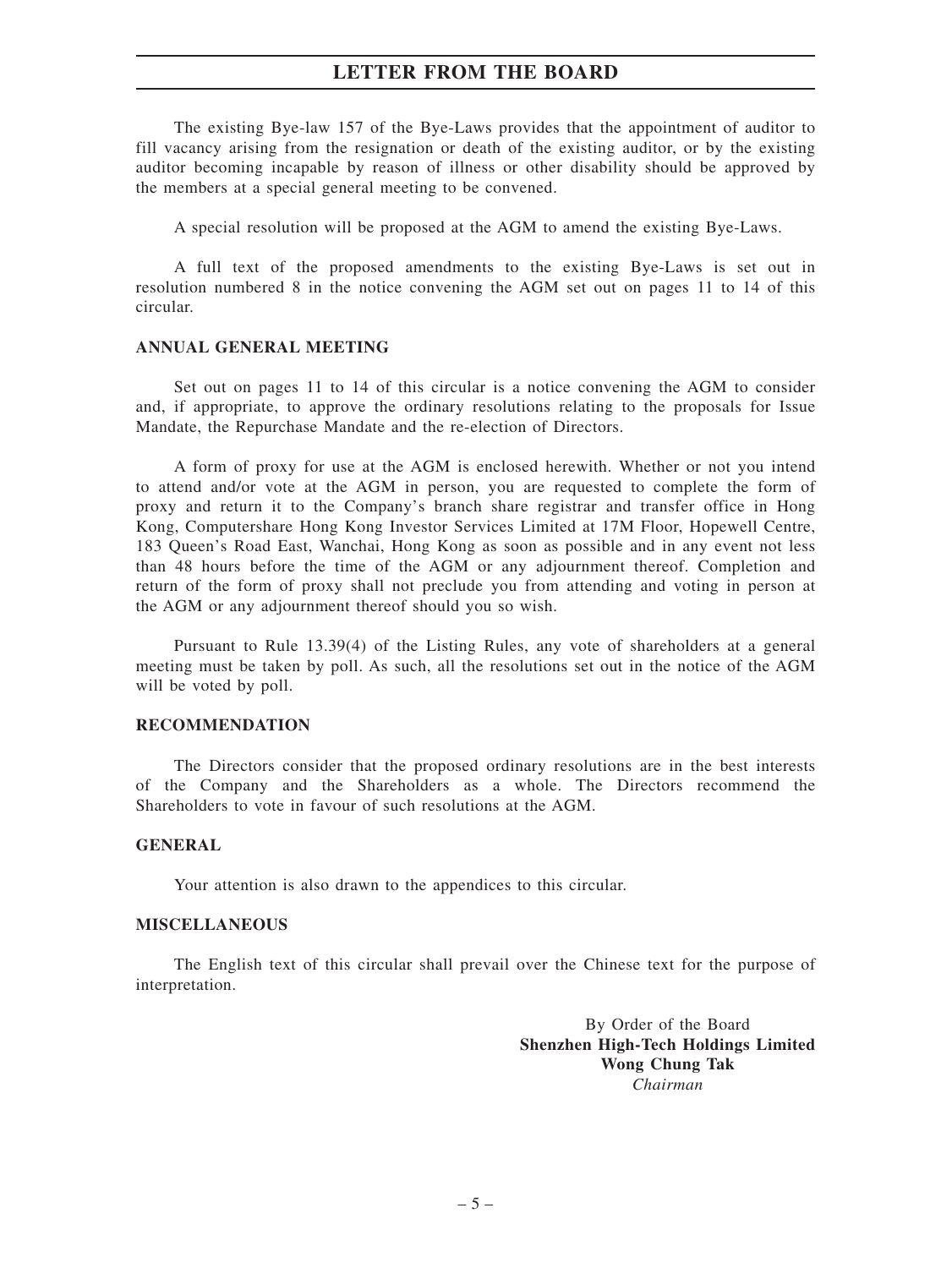## **APPENDIX I EXPLANATORY STATEMENT ON REPURCHASE MANDATE**

This appendix serves as an explanatory statement, as required by the Listing Rules, to provide the Shareholders with all the information reasonably necessary to enable them to make an informed decision on whether to vote for or against the ordinary resolution at the AGM to approve the Repurchase Mandate.

#### **1. LISTING RULES RELATING TO THE REPURCHASE OF SHARES**

The Listing Rules permit companies whose primary listings are on the Stock Exchange to repurchase their shares on the Stock Exchange subject to certain restrictions.

#### **2. SHARE CAPITAL**

As at the Latest Practicable Date, the issued share capital of the Company comprised 1,986,606,059 Shares. Subject to the passing of the resolution for repurchase of Shares and on the basis of no further new Shares will be issued or repurchased up to the date of the AGM, the Company would be allowed under the Repurchase Mandate to repurchase a maximum of 198,660,606 Shares, representing 10% of the issued share capital as at the date of AGM.

#### **3. REASONS FOR REPURCHASES**

The Directors believe that the Repurchase Mandate is in the best interests of the Company and the Shareholders. Such repurchases may, depending on market conditions and funding arrangements at the time, lead to an enhancement of the net assets per Share and/or the earnings per Share and will only be made when the Directors believe that such a repurchase will benefit the Company and the Shareholders.

### **4. FUNDING OF REPURCHASES**

In repurchasing Shares, the Company may only apply funds legally available for such purpose in accordance with its memorandum and Bye-Laws, the laws of Bermuda and any other applicable laws, including capital paid upon the Shares to be repurchased, profits otherwise available for distribution and sums standing to either the share premium account or contributed surplus account of the Company.

### **5. GENERAL**

There might be a material adverse impact on the working capital or gearing position of the Company as compared with the position disclosed in the audited financial statements of the Company for the year ended 31 December 2010 in the event that the Repurchase Mandate were to be carried out in full at any time during the proposed repurchase period. However, the Directors do not propose to exercise the Repurchase Mandate to such extent as would, in the circumstances, have a material adverse effect on the working capital requirements of the Company or the gearing levels which in the opinion of the Directors are from time to time appropriate for the Company.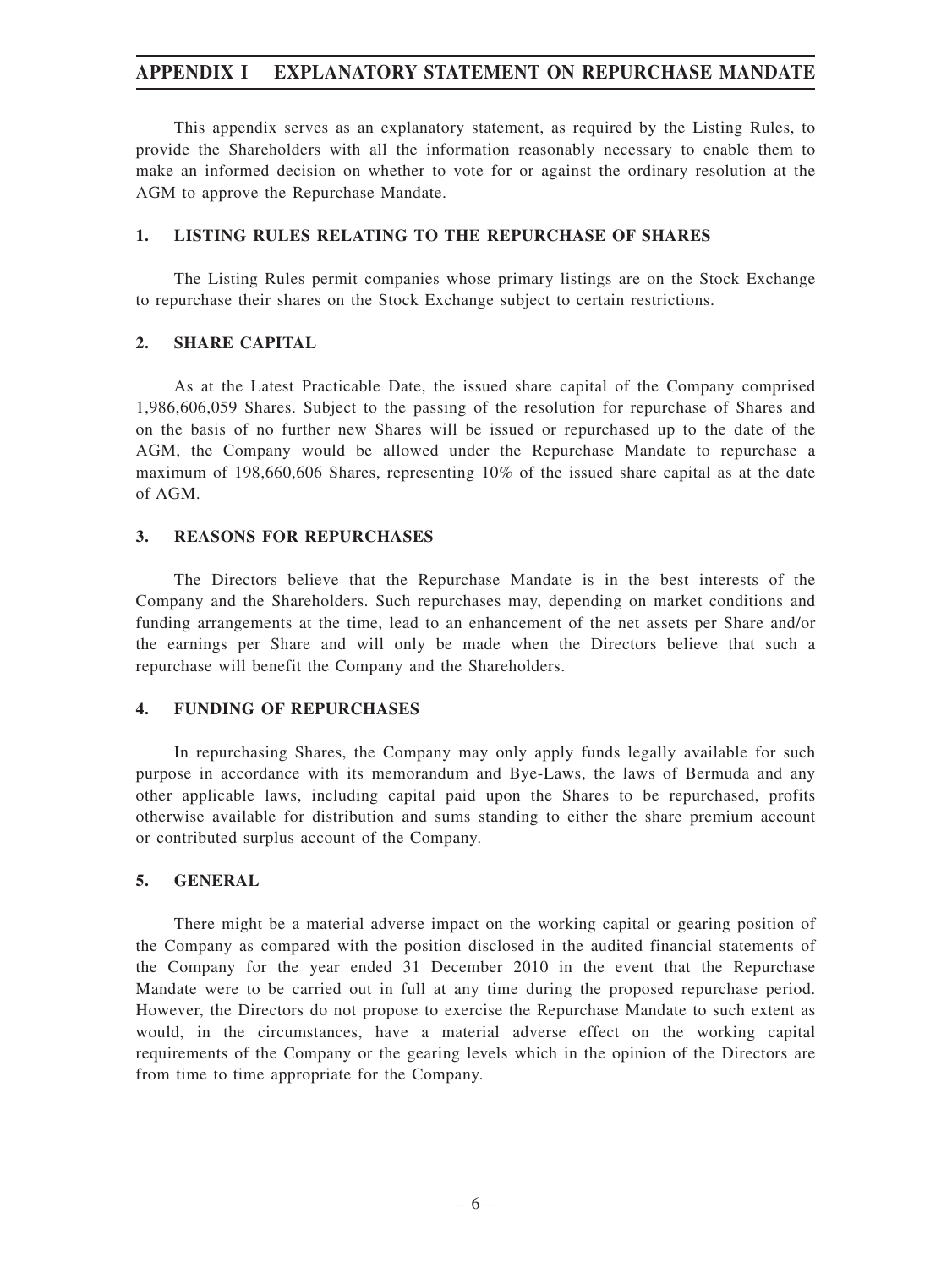## **APPENDIX I EXPLANATORY STATEMENT ON REPURCHASE MANDATE**

### **6. SHARE PRICES**

The highest and lowest prices at which the Shares have traded on the Stock Exchange in each of the previous twelve months up to the Latest Practicable Date were as follows:–

|                                           | <b>Share prices</b> |        |
|-------------------------------------------|---------------------|--------|
|                                           | <b>Highest</b>      | Lowest |
|                                           | $H K$ \$            | HK\$   |
|                                           |                     |        |
| 2010                                      |                     |        |
| March                                     | 0.510               | 0.345  |
| April                                     | 0.455               | 0.430  |
| May                                       | 0.445               | 0.400  |
| June                                      | 0.485               | 0.420  |
| July                                      | 0.480               | 0.430  |
| August                                    | 0.530               | 0.455  |
| September                                 | 0.530               | 0.480  |
| October                                   | 0.510               | 0.485  |
| November                                  | 0.520               | 0.460  |
| December                                  | 0.520               | 0.490  |
| 2011                                      |                     |        |
| January                                   | 0.650               | 0.490  |
| February                                  | 0.650               | 0.550  |
| March (up to the Latest Practicable Date) | 0.760               | 0.610  |

#### **7. UNDERTAKING**

None of the Directors nor, to the best of their knowledge having made all reasonable enquiries, their associates, have any present intention to sell any Shares to the Company under the Repurchase Mandate if the same is approved by the Shareholders.

The Directors have undertaken to the Stock Exchange that, so far as the same may be applicable, they will exercise the Repurchase Mandate pursuant to the proposed resolution in accordance with the Listing Rules and the applicable laws of Bermuda.

### **8. CONNECTED PERSON**

No connected person (as defined in the Listing Rules) has notified the Company that he has a present intention to sell Shares to the Company, or has undertaken not to do so, in the event that the Repurchase Mandate is approved by the Shareholders.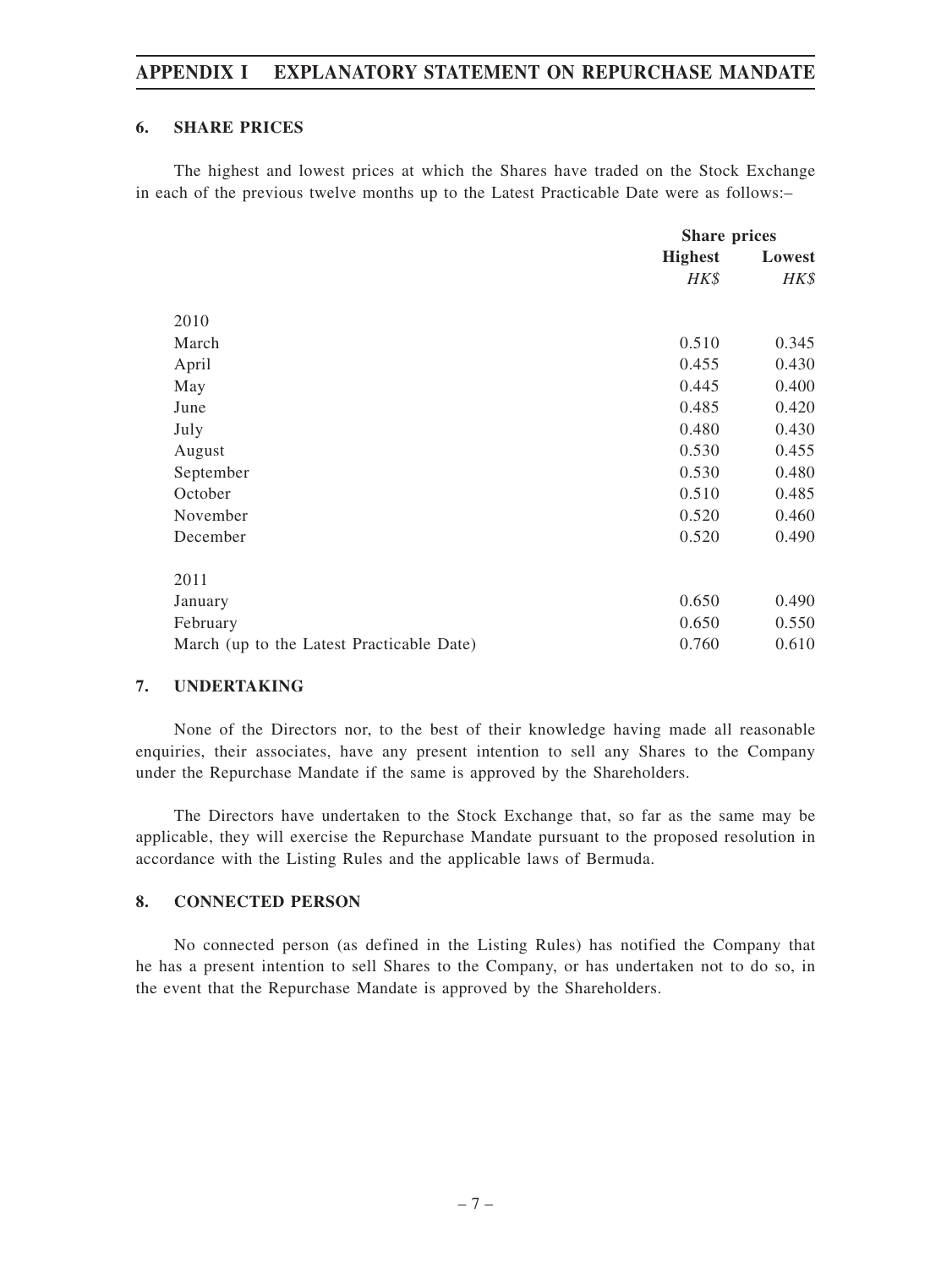## **APPENDIX I EXPLANATORY STATEMENT ON REPURCHASE MANDATE**

#### **9. TAKEOVERS CODE**

If on exercise of the powers of repurchase pursuant to the Repurchase Mandate, a Shareholder's proportionate interest in the voting rights of the Company increases, such increase will be treated as an acquisition for the purposes of Rule 32 of the Takeovers Code. As a result, a Shareholder or group of Shareholders acting in concert, could obtain or consolidate control of the Company and become obliged to make a mandatory offer in accordance with Rule 26 of the Takeovers Code.

As at the Latest Practicable Date, according to the register kept by the Company pursuant to section 336 of the SFO and so far as is known to, or can be ascertained after reasonable enquiry by the Directors, Mr. Wong Chung Tak, the Chairman and an executive Director of the Company, held through Thing On Group Limited (a company wholly and beneficially owned by Mr. Wong) 1,404,588,623 Shares (representing approximately 70.70% of the total issued Shares as at the Latest Practicable Date). In the event that the Directors exercise in full power to repurchase Shares under the Repurchase Mandate, then the attributable interest of Thing On Group Limited would be increased from 70.70% to approximately 78.56% of the issued share capital of the Company. The Directors are not aware of any consequences which may arise under the Takeovers Code as a result of any repurchases made under the Repurchase Mandate. The Company has no present intention to repurchase Shares to such extent as to result in the amount of Shares held by the public being reduced to less than 25%.

#### **10. SHARE REPURCHASE MADE BY THE COMPANY**

The Company has not purchased any of the Shares (whether on the Stock Exchange or otherwise) in the six months preceding the Latest Practicable Date.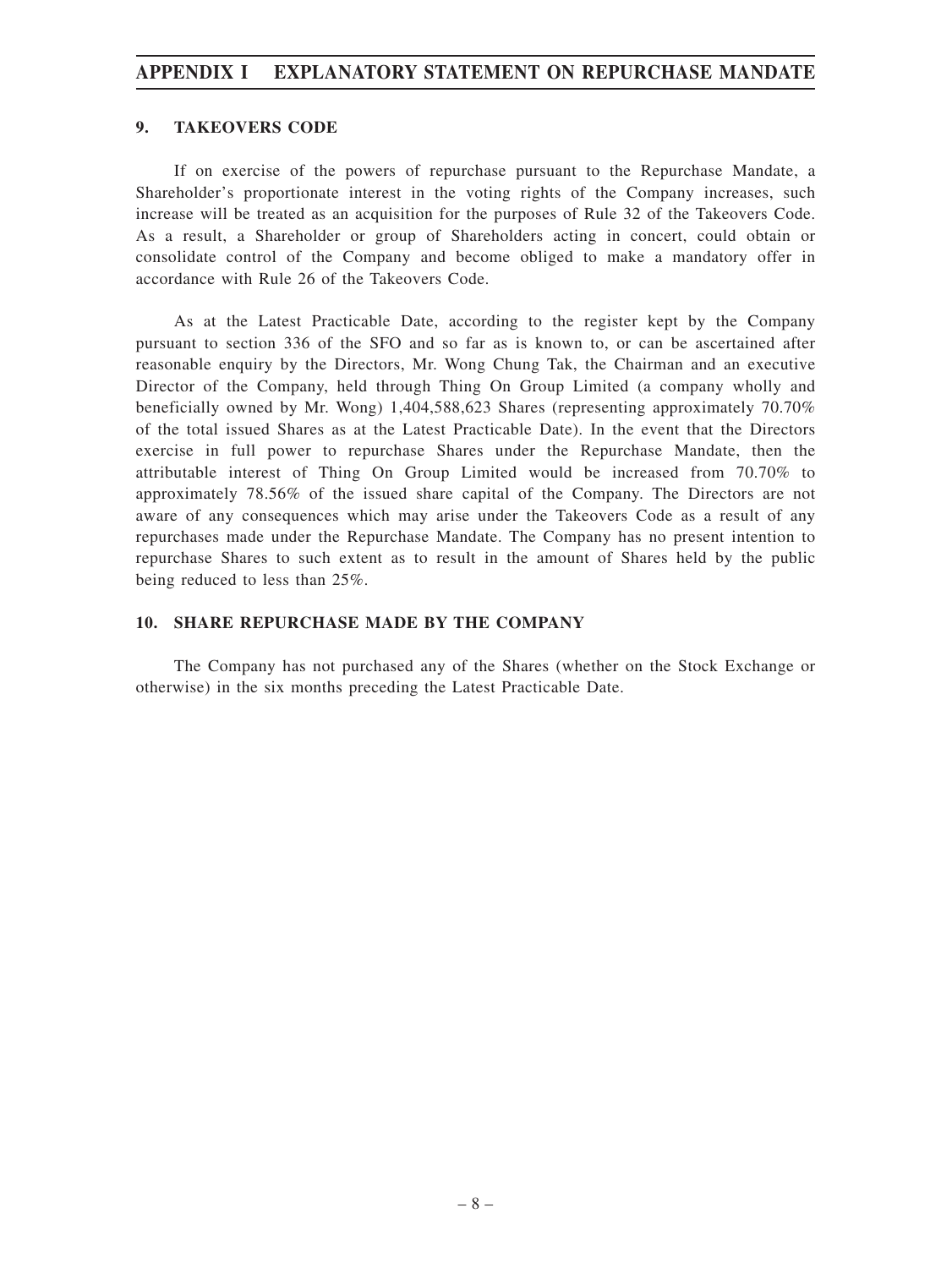## **APPENDIX II DETAILS OF THE DIRECTORS PROPOSED TO BE RE-ELECTED AT THE ANNUAL GENERAL MEETING**

The following set out the details of Mr. Tse Kam Fai, Mr. Wong Ngo, Derick and Miss Chong Kally, the Directors who will retire and, being eligible, offer themselves for re-election at the AGM pursuant to the Bye-law 87 of the Bye-Laws.

#### **Mr. Tse Kam Fai, aged 47, executive Director**

**Mr. Tse Kam Fai** was appointed as an executive Director of the Company in October 2003 and the deputy chairman in November 2006. He is a director of certain subsidiaries of the Company. Mr. Tse is also the executive director of a local professional firm providing regulatory compliance, corporate governance and corporate secretarial services to listed and unlisted corporations. Mr. Tse is a member of The Institute of Chartered Secretaries and Administrators and The Hong Kong Institute of Company Secretaries. He is also a member of The Hong Kong Institute of Directors. Mr. Tse has more than 15 years' solid experience in regulatory compliance, corporate governance and corporate secretarial matters of listed and unlisted companies. He is the company secretary of three respective Hong Kong listed companies. Mr. Tse has been an executive director of Vitop Bioenergy Holdings Limited, a company listed on the main board of the Stock Exchange, during the period from 25 February 2008 to 15 April 2008. Save as disclosed above, he did not hold any directorship in other listed companies in the past three years.

As at the Latest Practicable Date, Mr. Tse is interested in the share options of the Company exercisable into 7,100,000 shares of the Company. He does not have any relationship with any other Director, senior management, substantial shareholders (as defined in the Listing Rules) or controlling shareholders (as defined in the Listing Rules) of the Company. There is no service contract between the Company and Mr. Tse, and the term of service is subject to retirement by rotation and re-election at annual general meeting of the Company in accordance with the Bye-Laws of the Company. The emolument of Mr. Tse for the year ended 31 December 2010 is approximately HK\$712,000 which is recommended by the Remuneration Committee and approved by the Board with reference to the Company's performance and profitability, as well as remuneration benchmark in the industry and the prevailing market conditions.

#### **Mr. Wong Ngo, Derick, aged 31, non-executive Director**

**Mr. Wong Ngo, Derick** was appointed as a non-executive Director of the Company in January 2004. Mr. Wong obtained a bachelor's degree in Business Economics from Oxford Brookes University in the U.K. in the year 2001. He possesses several years of experience in financial analysis. Mr. Wong is an executive director of a listed company on The Philippine Stock Exchange, Inc., being responsible for the audit department of the company. Save as aforesaid, he did not hold any directorship in other listed companies in the past three years.

As at the Latest Practicable Date, Mr. Wong is interested in the share options of the Company exercisable into 6,900,000 shares of the Company. Mr. Wong is a son of the elder brother of Mr. Wong Chung Tak, the Chairman and an executive Director of the Company. Save as disclosed above, Mr. Wong does not have any relationship with any other Director, senior management, substantial shareholders (as defined in the Listing Rules) or controlling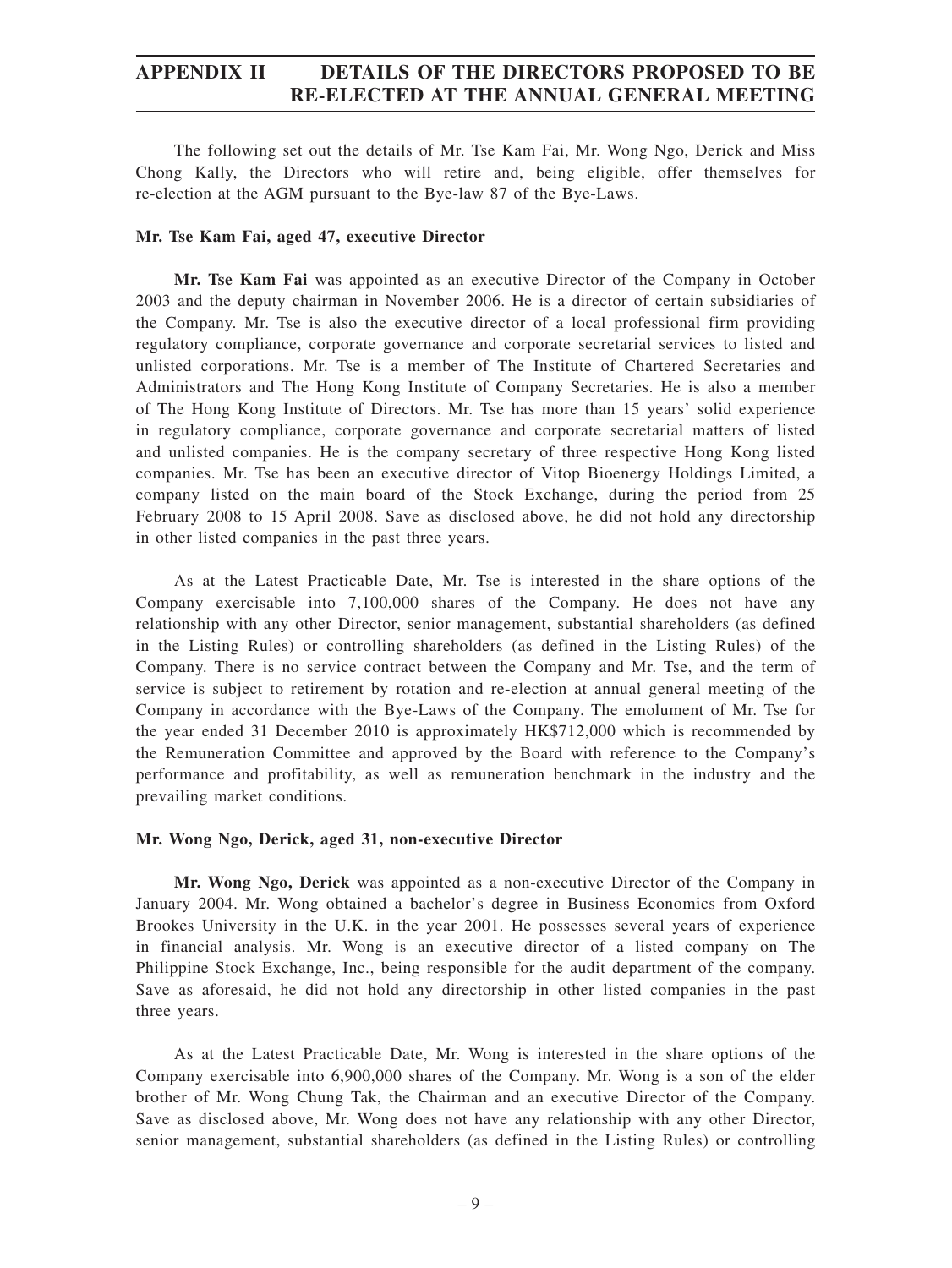## **APPENDIX II DETAILS OF THE DIRECTORS PROPOSED TO BE RE-ELECTED AT THE ANNUAL GENERAL MEETING**

shareholders (as defined in the Listing Rules) of the Company. There is no service contract between the Company and Mr. Wong, and the term of service is subject to retirement by rotation and re-election at annual general meeting of the Company in accordance with the Bye-Laws of the Company. The emolument of Mr. Wong for the year ended 31 December 2010 is approximately HK\$100,000 which is recommended by the Remuneration Committee and approved by the Board with reference to the Company's performance and profitability, as well as remuneration benchmark in the industry and the prevailing market conditions.

#### **Miss Chong Kally, aged 36, independent non-executive Director**

**Miss Chong Kally** was appointed as an independent non-executive Director of the Company in November 2003. She is a member of each of the Audit Committee, the Remuneration Committee and the Nomination Committee of the Company. She is a Chartered Financial Analyst and a member of Association for Investment Management and Research. She graduated from the University of Auckland with a Master in Engineering Management. She majored in Electronic and Electrical Engineering in her undergraduate. Miss Chong also pursued a Master in Business Administration in the Chinese University of Hong Kong while working in Hong Kong. She has extensive experience in the banking, finance and manufacturing sectors. Miss Chong did not hold any directorship in other listed companies in the past three years.

As at the date of this report, Miss Chong is interested in the share options of the Company exercisable into 6,900,000 shares of the Company. She does not have any relationship with any other Director, senior management, substantial shareholders (as defined in the Listing Rules) or controlling shareholders (as defined in the Listing Rules) of the Company. There is no service contract between the Company and Miss Chong, and the term of service is subject to retirement by rotation and re-election at annual general meeting of the Company in accordance with the Bye-Laws of the Company. The emolument of Miss Chong for the year ended 31 December 2010 is approximately HK\$200,000 which is recommended by the Remuneration Committee and approved by the Board with reference to the Company's performance and profitability, as well as remuneration benchmark in the industry and the prevailing market conditions.

Save as disclosed above, there is no information to be disclosed pursuant to any of the requirements of Rule 13.51(2) of the Listing Rules (particularly in relation to sub-paragraphs (h) to (v) therein) nor are there any other matters that need to be brought to the attention of the Shareholders in respect of each of the above Directors.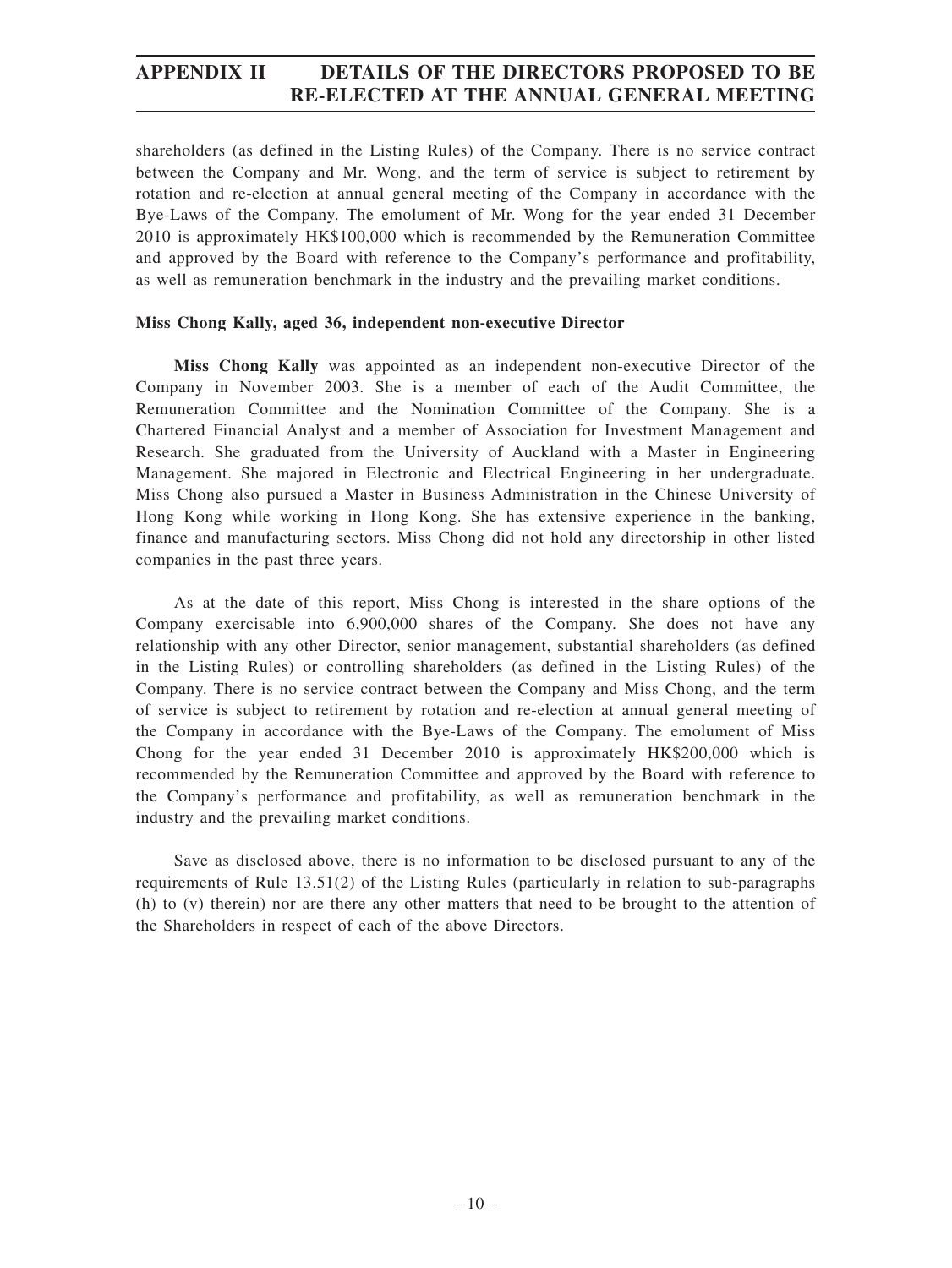

# **SHENZHEN HIGH-TECH HOLDINGS LIMITED**

股

限

有

公

司

控

技

*(Incorporated in Bermuda with limited liability)* **(Stock code: 106)**

**NOTICE IS HEREBY GIVEN THAT** an Annual General Meeting of Shenzhen High-Tech Holdings Limited (the "Company") will be held at 10/F., United Centre, 95 Queensway, Hong Kong on Monday, 18 April 2011 at 10:00 a.m. for the following purposes:

- 1. To receive and consider the audited financial statements and the reports of the directors and auditor of the Company and its subsidiaries for the year ended 31 December 2010.
- 2. To declare a final dividend.
- 3. To re-elect the retiring directors and to authorize the board of directors (the "Board") of the Company to fix their remuneration.
- 4. To re-appoint auditor for the ensuing year and to authorize the Board to fix their remuneration.

As special businesses, to consider and if thought fit, pass with or without modifications, the following resolutions as ordinary and special resolutions:

#### **ORDINARY RESOLUTIONS**

#### 5. "**THAT**:

深

圳

科

- (a) subject to the following provisions of this resolution, the exercise by the directors of the Company during the Relevant Period (as hereinafter defined) of all the powers of the Company to allot, issue and deal with additional shares of HK\$0.20 each in the share capital of the Company (the "Shares"), and to make or grant offers, agreements and options (including warrants, bonds and debentures convertible into Shares) which would or might require the exercise of such powers, subject to and in accordance with all applicable laws, be and is hereby generally and unconditionally approved;
- (b) the approval in paragraph (a) of this resolution shall authorise the directors of the Company during the Relevant Period to make or grant offers, agreements and options (including warrants, bonds and debentures convertible into Shares) which would or might require the exercise of such powers after the end of the Relevant Period;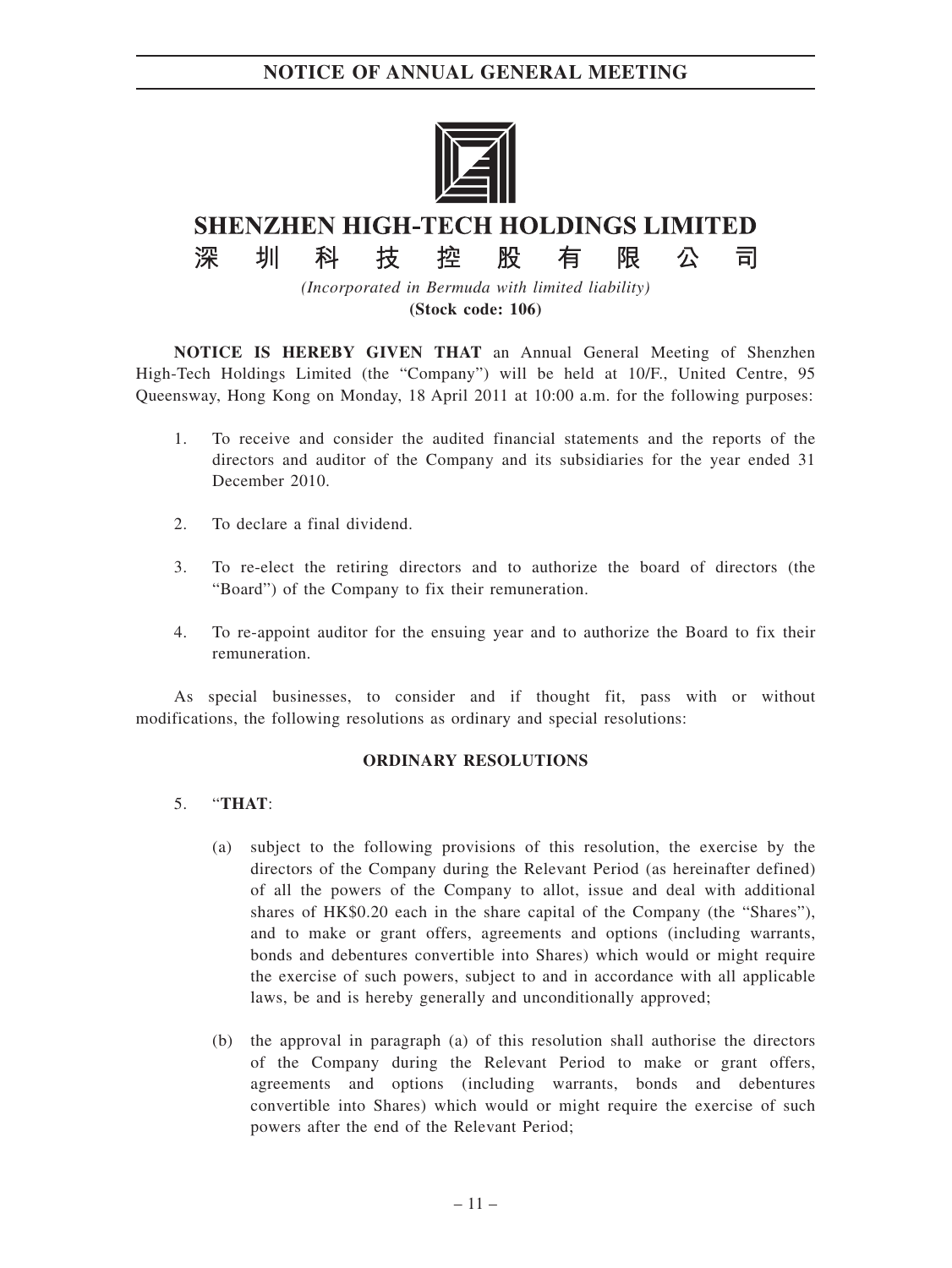- (c) the aggregate nominal amount of the share capital of the Company allotted or agreed conditionally or unconditionally to be allotted (whether pursuant to an option or otherwise) and issued by the directors of the Company pursuant to the approval in paragraph (a) of this resolution, otherwise than pursuant to (i) a Rights Issue (as hereinafter defined); (ii) the exercise of the conversion rights attaching to any convertible securities issued by the Company; (iii) the exercise of warrants to subscribe for Shares; (iv) the exercise of options granted under any share option scheme or similar arrangement for the time being adopted by the Company; or (v) an issue of Shares in lieu of the whole or part of a dividend on Shares in accordance with the bye-laws of the Company ("Bye-laws"); shall not exceed 20% of the aggregate nominal amount of the share capital of the Company in issue as at the date of the passing of this resolution, and the said approval shall be limited accordingly; and
- (d) for the purpose of this resolution, "Relevant Period" means the period from the passing of this resolution until whichever is the earliest of:
	- (i) the conclusion of the next annual general meeting of the Company;
	- (ii) the expiration of the period within which the next annual general meeting of the Company is required by the Bye-laws or any applicable law of Bermuda to be held; or
	- (iii) the date on which such mandate is revoked or varied by an ordinary resolution of the shareholders of the Company ("Shareholders") in general meeting."

"Rights Issue" means an offer of Shares open for a period fixed by the directors of the Company to the holders of Shares or any class of Shares whose names appear on the registers of members of the Company on a fixed record date in proportion to their then holdings of such Shares as at that date (subject to such exclusions or other arrangements as the directors of the Company may deem necessary or expedient in relation to fractional entitlements or having regard to any restrictions or obligations under the laws of, or the requirements of any recognised regulatory body or any stock exchange in, any territory applicable to the Company)."

## 6. "**THAT**:

(a) subject to paragraph (b) of this resolution, the exercise by the directors of the Company during the Relevant Period (as hereinafter defined) of all the powers of the Company to repurchase the Shares on The Stock Exchange of Hong Kong Limited (the "Stock Exchange") or any other stock exchange on which Shares may be listed and recognised by the Securities and Futures Commission of Hong Kong and the Stock Exchange for this purpose, subject to and in accordance with all applicable laws and the requirements of the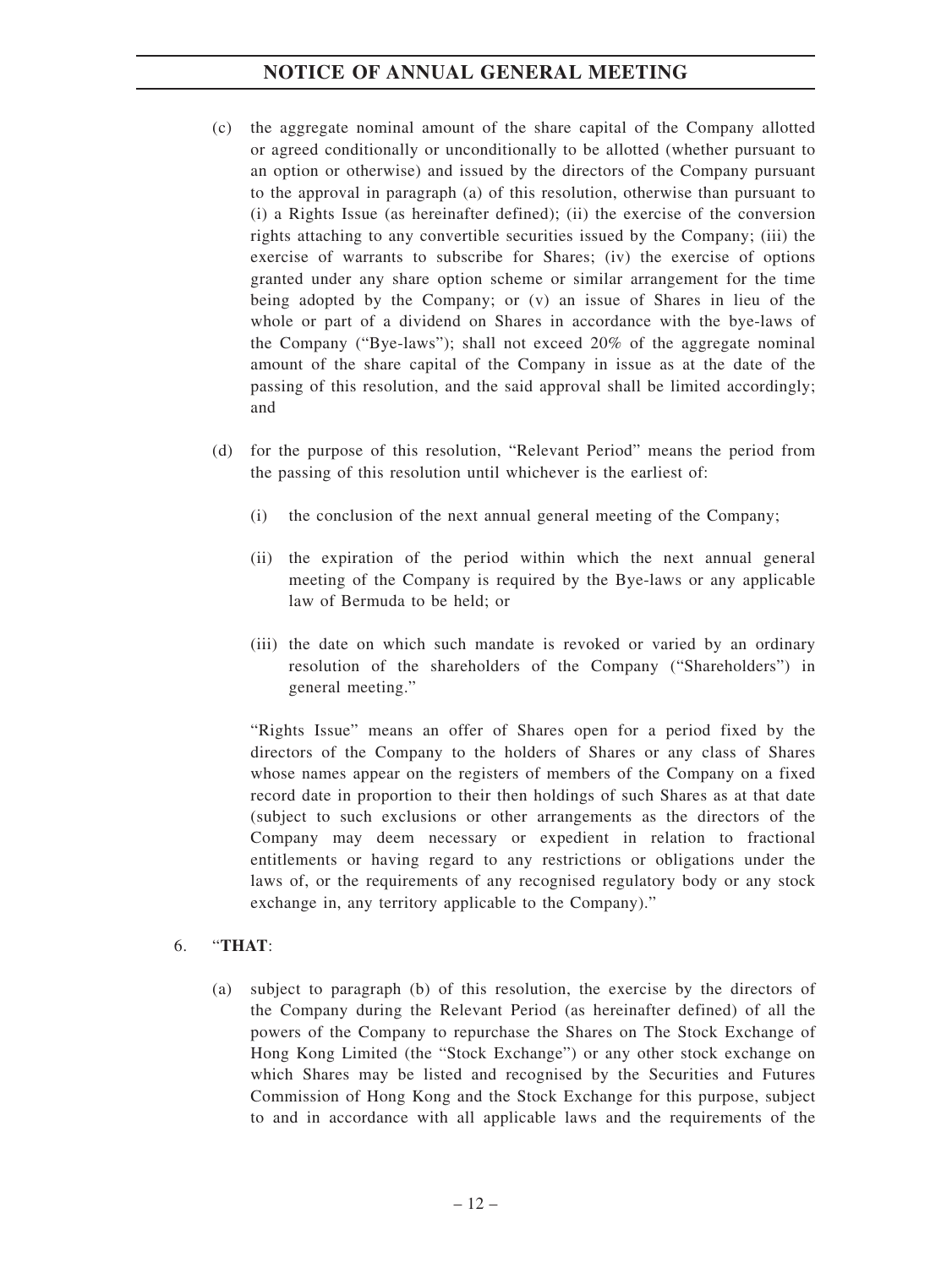Rules Governing the Listing of Securities on the Stock Exchange or those of any other recognised stock exchange as amended from time to time, be and is hereby generally and unconditionally approved;

- (b) the aggregate nominal amount of Shares to be repurchased by the Company pursuant to the approval in paragraph (a) of this resolution shall not exceed 10% of the aggregate nominal amount of the share capital of the Company in issue as at the date of the passing of this resolution, and the said approval shall be limited accordingly; and
- (c) for the purpose of this resolution, "Relevant Period" means the period from the passing of this resolution until whichever is the earliest of:
	- (i) the conclusion of the next annual general meeting of the Company;
	- (ii) the expiration of the period within which the next annual general meeting of the Company is required by the Bye-laws or any applicable law of Bermuda to be held; or
	- (iii) the date on which such mandate is revoked or varied by an ordinary resolution of the Shareholders in general meeting."
- 7. "**THAT** conditional upon resolutions numbered 5 and 6 above being passed, the unconditional general mandate granted to the Directors to allot, issue and deal with additional Shares and to make or grant offers, agreements, and options which might require the exercise of such powers pursuant to resolution numbered 5 above be and is hereby extended by the addition thereto of an amount representing the aggregate nominal amount of the share capital of the Company repurchased by the Company under the authority granted pursuant to resolution numbered 6 above, provided that such amount shall not exceed 10% of the aggregate nominal amount of the issued share capital of the Company as at the date of passing the resolution."

#### **SPECIAL RESOLUTION**

- 8. "**THAT** the Bye-laws of the Company ("Bye-laws") be and are hereby amended in the following manner:
	- (a) By deleting the existing Bye-law 86(4) in its entirety and substituting therefor the following:

"The Members may, at any general meeting convened and held in accordance with these Bye-laws, by ordinary resolution remove a Director at any time before the expiration of his period of office notwithstanding anything to the contrary in these Bye-laws or in any agreement between the Company and such Director (but without prejudice to any claim for damages under any such agreement) provided that the Notice of any such meeting convened for the purpose of removing a Director shall contain a statement of the intention